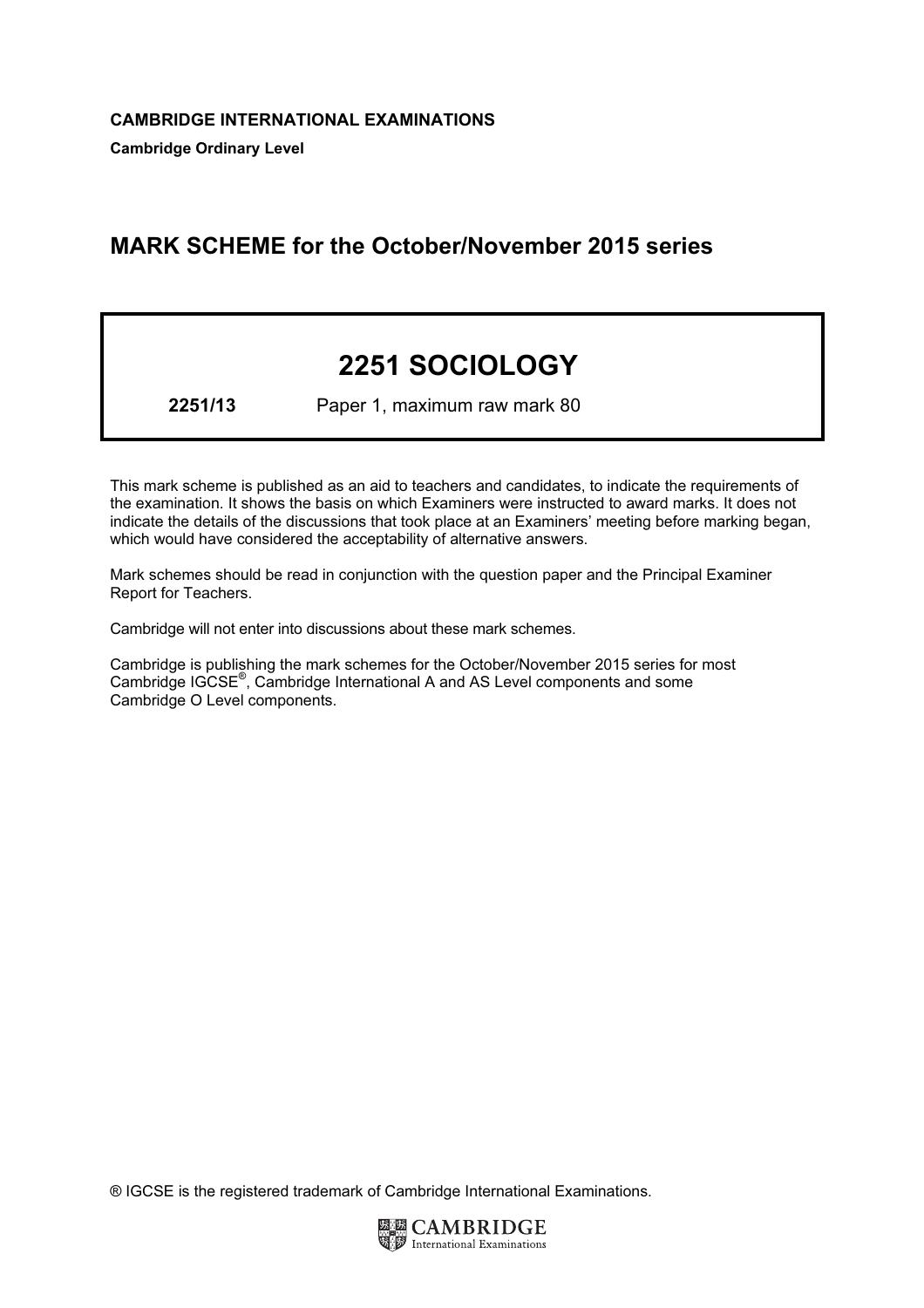| Page 2 | <b>Mark Scheme</b>                        | Syllabus | Paper |
|--------|-------------------------------------------|----------|-------|
|        | Cambridge O Level - October/November 2015 | 2251     |       |

# Section A: Theory and method

Source A, 'Violence against Wives'

# Can you remember what actually led up to the first time he hit you?

It's only now that I remember. It's just that we used to sit and quarrel and he'd end up attacking me. I used to feel that he was very jealous and I couldn't wear make-up or anything. That's how the arguments used to start. I hadn't even gone out, but I'd maybe feel like dressing up in my best clothes. Then he'd start hitting me.

# And can you remember what happened the first time he hit you? Was it just a punch?

He just punched me under the chin. I was almost unconscious.

Adapted from: Dobash and Dobash 'Violence Against Wives' (1980)

# 1 (a) From the evidence in Source A, identify the research method being used.

 Unstructured or informal interview/semi-structured interview Allow participant observation open ended questions

 One mark for partial identification e.g. the method used is interview. Two marks for full identification i.e. unstructured interview or identification with development e.g. the method used is unstructured interview which is more like a conversation. N.B. allow asking questions/conversation/talking for partial identification. [2]

# (b) Identify two problems a researcher may face in collecting qualitative data. Any two from:

- Need to avoid bias
- Need to know how to frame questions so as to not lead interviewees
- Need to be aware of ethical standards
- Need to avoid contamination evidence
- Need to be objective
- Need to achieve value freedom
- Recording data
- Planning research
- Interviewer effect
- Reluctance to 'open up' to researcher
- Allow time consuming and expensive
- Other reasonable response.

One mark for each correct reason identified (up to a maximum of two). [2]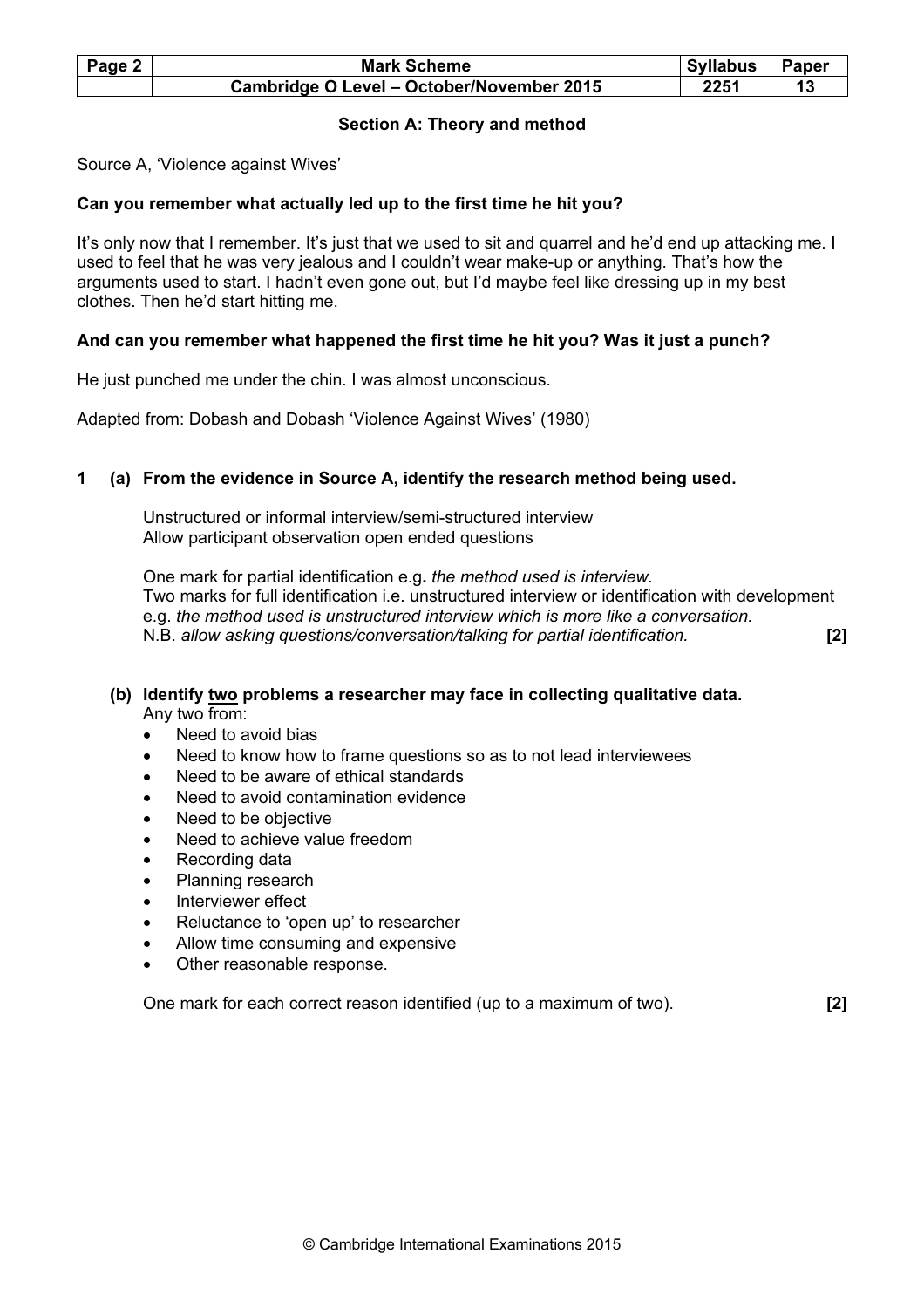| Page $3$ | <b>Mark Scheme</b>                        | <b>Syllabus</b> | Paper |
|----------|-------------------------------------------|-----------------|-------|
|          | Cambridge O Level - October/November 2015 | 2251            |       |

#### (c) Using information from Source A, describe two reasons why the evidence shown may be high in validity.

 Candidates need to demonstrate an understanding that respondents may have the opportunity to talk freely and express their personal opinions, they will be speaking in their own words, they will be able to seek clarification of questions, and researcher will have the opportunity to ask follow up questions this may result in the research being more valid.

Band 0

No creditworthy response.

Band 1 (1–2)

 Answers at the bottom of the band will offer one reason without reference to Source A. Alternatively; answers may be vague or general with little sociological knowledge. Answers at the top end of the mark band may offer two reasons but without reference to Source A.

# Band 2 (3–4)

 To reach this band candidates must make reference to Source A. Candidates who only make implicit reference to source A should be placed at the bottom of the band. To reach the top of the band candidates will give two reasons with explicit reference to the Source A. [4]

# (d) Describe two strengths of using closed questions in sociological research.

Candidates will be expected to describe any of the following:

- Easy to collate responses
- Easy to quantify
- Only a fixed number of responses available e.g. 'yes' or 'no' so they are quick to complete
- Easy to cover a large research population at relatively low cost
- Less researcher effect
- More generalisability
- Contributes to reliability
- Easier to understand
- Any other reasonable response.

 One mark for each strength correctly identified (up to a maximum of two). One mark for each point that is developed (up to a maximum of two). [4]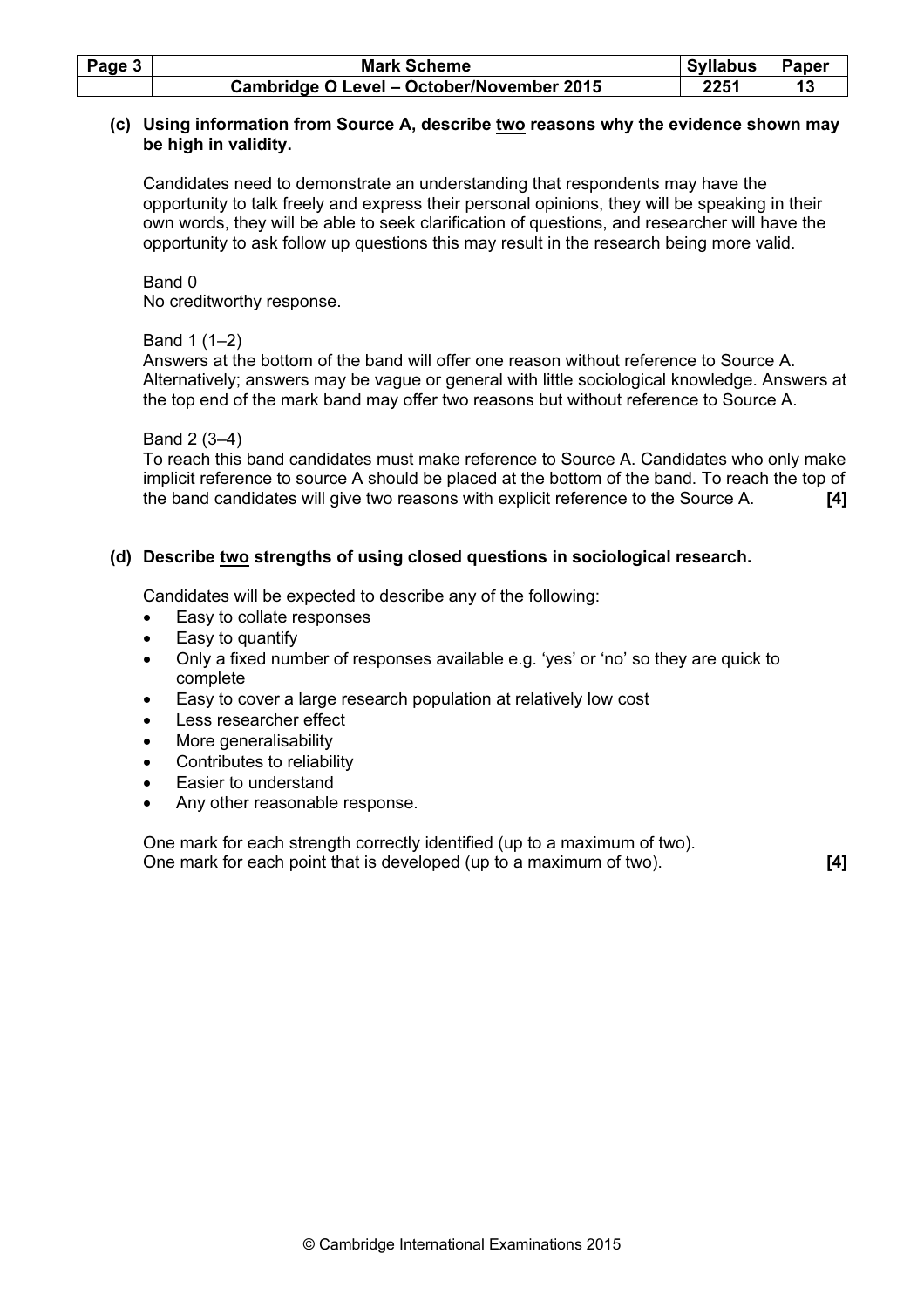| Page 4 | <b>Mark Scheme</b>                        | Syllabus | Paper |
|--------|-------------------------------------------|----------|-------|
|        | Cambridge O Level - October/November 2015 | 2251     |       |

# (e) Describe two strengths and two limitations of group interviews in sociological research.

**Strengths** 

- More informal
- More relaxed
- Researcher can gain insider view because of close relationship with subjects
- Gain insight that might be missed by quantitative methodology.
- Gain new insight into an issue
- Gain in-depth understanding
- Answers may stimulate other responses
- Less costly
- Any other reasonable response.

# Limitations

- Poor reliability and validity because research is very subjective
- Impossible to replicate
- Can't usually generalise because the research is unique to a given situation
- Very time consuming to carry out as research must spend many hours building up trust and carrying out the work and therefore expensive
- Issues with researcher effect
- Ethical issues related to anonymity and confidentiality may impact on what can be published
- Respondents may 'play to the audience'
- Respondents may be led by the rest of the group
- They may not 'open up' to the researcher
- Any other reasonable response.

# N.B. do not credit time consuming and expensive without development as all methods can be expensive and time consuming.

 One mark for each strength correctly identified (up to a maximum of two) and one mark for description of each strength (up to a maximum of two).

 One mark for each limitation correctly identified (up to a maximum of two) and one mark for description of each limitation (up to a maximum of two). [8]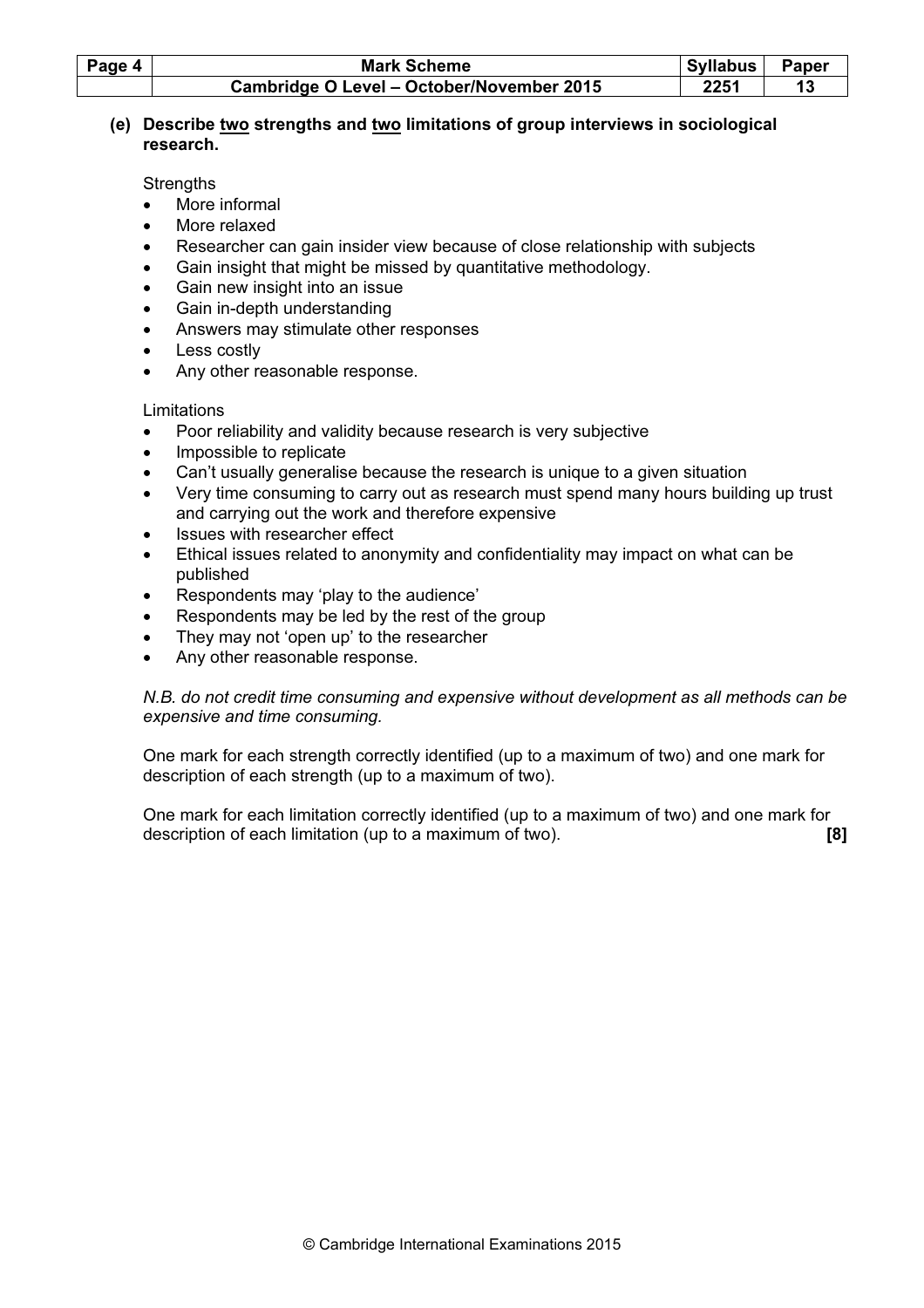| Page 5 | <b>Mark Scheme</b>                        | Syllabus   Paper |  |
|--------|-------------------------------------------|------------------|--|
|        | Cambridge O Level - October/November 2015 | 2251             |  |

# (f) Explain why positivists would not use qualitative methods.

 Candidates will be expected to show an understanding of both positivist methodology and qualitative methods. Expect candidates to discuss the positivist view that sociology needs to be 'scientific'/objective and establish social facts that can then be used to generalise to the whole society. Therefore qualitative methods which positivists would claim produce subjective data that is often unique to a given social situation and cannot be replicated is no good for establishing social facts to generalise from.

Possible responses include:

- Positivists view sociology as scientific /objective so need quantitative methods
- They wish to establish social facts
- They need to generalise their findings
- Qualitative methods are subjective
- Qualitative research is not reliable
- Qualitative method can't be replicated easily
- Sample sizes would be too small
- Any other reasonable response.

#### Band 0

No creditworthy response.

#### Band 1 (1–3)

 Answers at this level are likely to show limited understanding and be based on common sense or demonstrate little in the way of clear sociological knowledge or terminology e.g. positivist don't use qualitative methods because they are not scientific. At the top of the band candidates may begin to use some appropriate knowledge or terminology. Candidates may only give one reason.

#### Band 2 (4–7)

 At the bottom of the band, candidates demonstrate basic understanding of the issue and begin to use some appropriate knowledge and terminology. Supporting explanation may be weak or over simplistic, e.g. positivist doesn't use qualitative methods because they are not scientific enough and cannot be used to produce quantitative data. At the top of the band, candidates use appropriate knowledge and terminology but may not fully focus on the question. Candidates are likely to offer more than one reason e.g. positivist don't use qualitative methods because they are not scientific enough and cannot be used to produce quantitative data from which they can make generalisations they are also not seen as reliable.

#### Band 3 (8–10)

The candidates' answer is fully focused on the question. e.g. to positivists qualitative methods lack the objectivity that is necessary to establish social facts. More importantly they cannot be used to make generalisations about the whole of society and are only valid in a single unique situation. They produce evidence that is neither replicable nor reliable and therefore do not meet the requirements of a 'scientific' study of society. There is evidence of good use of sociological terms and candidates may make clear reference to positivist methodology and understand the link between this and the methods used. At the top of the band, candidates should offer a range of reasons as well as demonstrate accurate use of sociological concepts. **[10] Sociological concepts. [10]**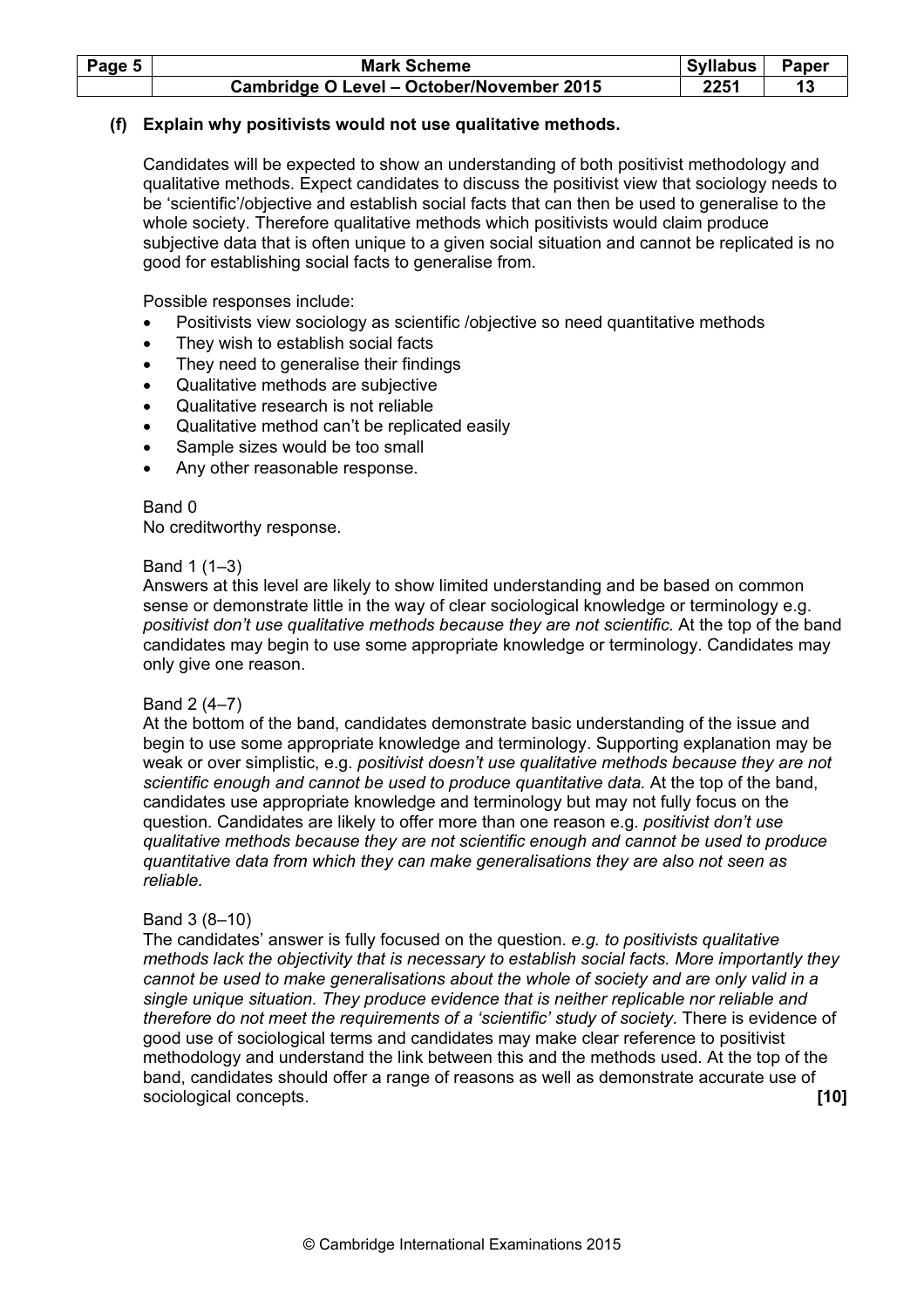| Page 6 | <b>Mark Scheme</b>                        | Syllabus | <b>Paper</b> |
|--------|-------------------------------------------|----------|--------------|
|        | Cambridge O Level - October/November 2015 | 2251     |              |

# (g) To what extent may the presence of the researcher affect the people being studied?

 Candidates should show awareness that all social research is open to bias. This might be during the research through researcher effect or interviewer bias or during the planning and analysis. The question is likely to be approached from the angle of whether researchers can be objective and value free.

Candidates might talk about:

For

- Problems of achieving objectivity
- Value freedom
- Researcher effect/Hawthorne
- Leading respondent
- Responding to body language/tone of voice/accent/personality
- Style of dress/behaviour of researcher
- Status / class of researcher
- Age/gender of researcher
- Manipulation of respondent
- Choice of research aim
- Methods interview/observation
- Any other reasonable response.

#### Against

- Scientific methods appropriate to reducing bias and subjectivity
- Covert research/use of CCTV/cameras
- Using online surveys/postal questionnaires/secondary data
- **Objectivity**
- Structured interviews
- Closed questions
- Individuals behave naturally once trust is established
- Any other reasonable response.

Band 0

No creditworthy response.

#### Band 1 (1–4)

 Answers in this band may be largely based on common sense showing limited or no knowledge of sociological terms or concepts. Candidates are unlikely to understand the issue of respondents being manipulated by researchers. e.g. respondents always say what the researcher wants because they want to make the researcher happy.

#### Band 2 (5–8)

 In this band candidates will tend to offer some basic discussion of researcher effect. They may describe methods and their problems. Alternatively, they may offer an answer which is list-like in nature but there will be no real attempt to address the issue of effect. At the top of the band, candidates may offer a description of more than one method or issue.

#### A one-sided answer cannot score higher than 8 marks.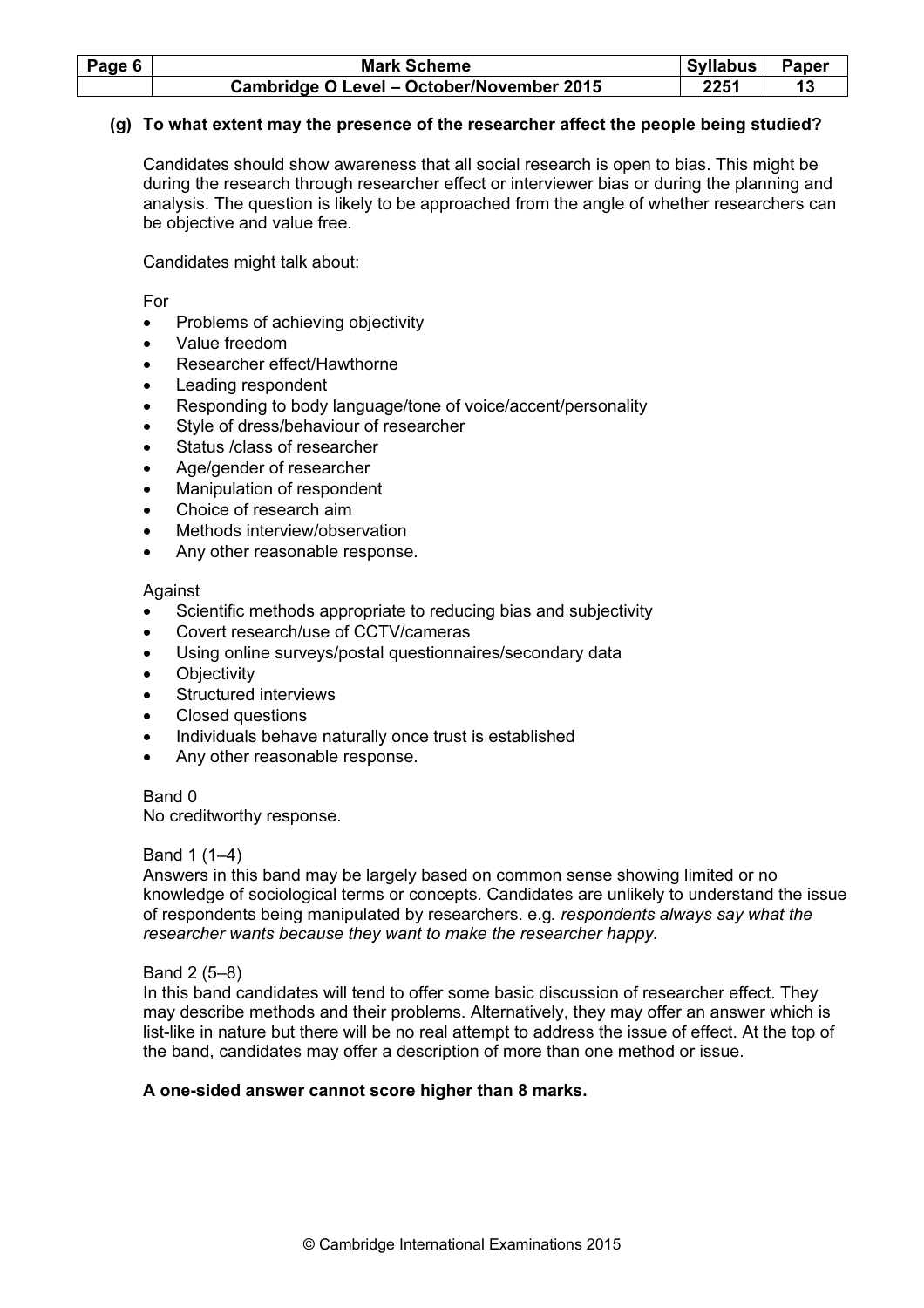| Page 7 | <b>Mark Scheme</b>                        | <b>Syllabus</b> | <b>Paper</b> |
|--------|-------------------------------------------|-----------------|--------------|
|        | Cambridge O Level - October/November 2015 | 2251            |              |

#### Band 3 (9–12)

 Answers in this band will show good use of sociological language and will make some attempt at addressing the issue of the researchers influence on the respondent but this may be weak or focus only on either agreement or disagreement with the question. At the bottom of the band, candidates may provide a good range of points but there might be a lack of focus on the issue. At the top of the band, candidates are likely to show either strong agreement or disagreement with clear focus on the question but are unlikely to discuss both sides.

#### Band 4 (13–15)

 Answers in this band will be clearly focused on the question and address the 'extent' of the researcher's impact on the respondent. Candidates will offer a range of arguments both for and against the question but this need not be balanced. They show excellent grasp of sociological terms and knowledge. At the top of the band there will also be an evaluative conclusion e.g. as human beings interact with each other and the researchers/respondents values will influence their behaviour towards each other it is almost impossible for the researcher to be objective and not influence the respondent where there is any face to face contact Therefore the respondent will always be influenced by the researcher unless the researcher avoids interaction with the people being studied. **[15]** [15]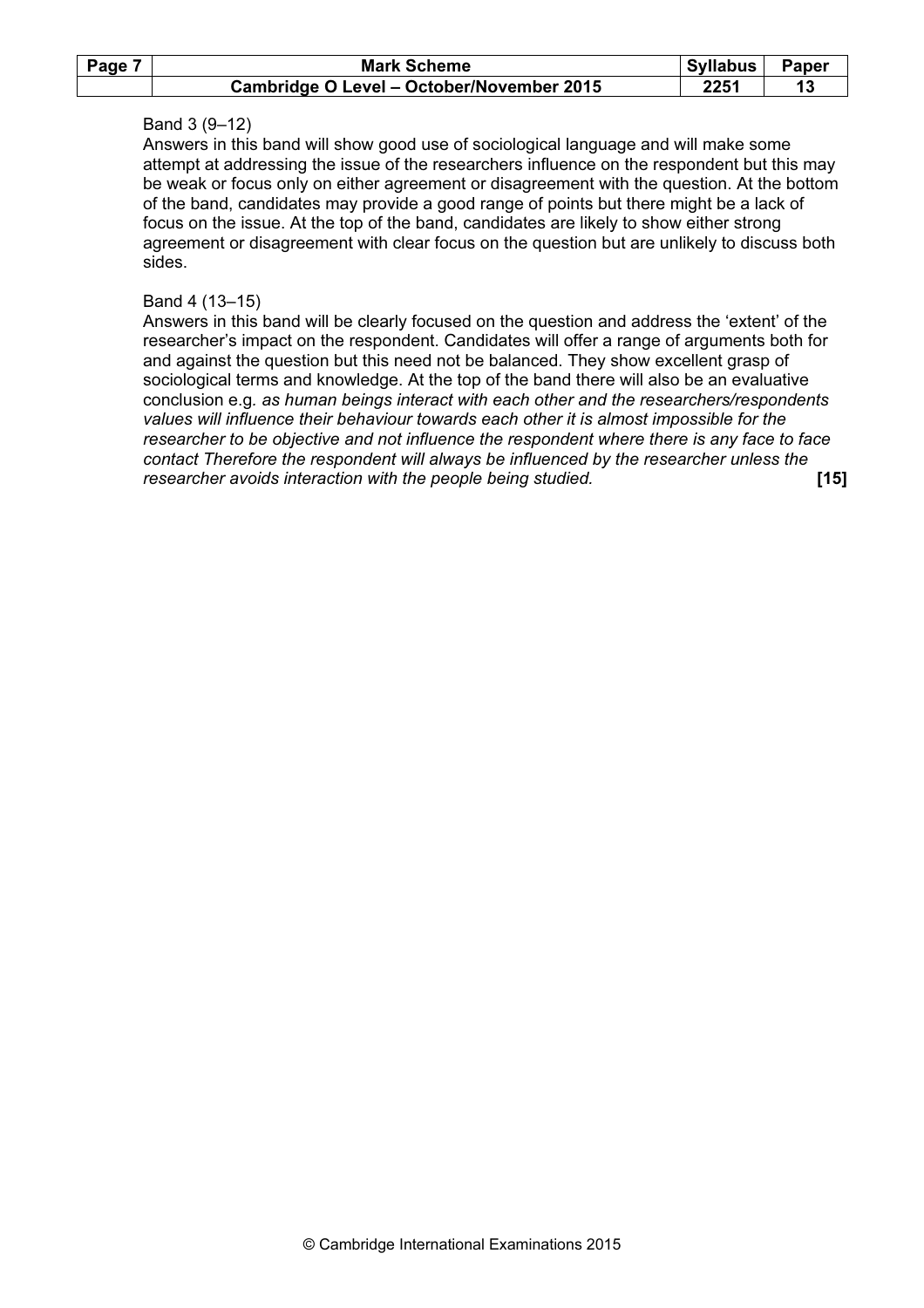| Page 8 | <b>Mark Scheme</b>                        | Syllabus | Paper |
|--------|-------------------------------------------|----------|-------|
|        | Cambridge O Level - October/November 2015 | 2251     |       |

# Section B: Culture, identity and socialisation

Adolescence is a life stage which has become increasingly important in modern industrial society. Adolescents often have their own youth sub-cultures which appear not to conform to the norms and values of the rest of society.

# 2 (a) What is meant by the term 'adolescence'?

 Socially constructed life stage between childhood and adulthood characterised by transition from dependence to independence.

 One mark for partial definition e.g. it means you are a teenager not quite an adult Two marks for clear definition e.g. adolescence is the transition stage between childhood and adulthood when young people begin to have more independence. [2]

# (b) Describe two examples of a sub-culture.

Candidates will be expected to identify and describe two from the following:

- Youth sub-cultures including specific examples mods, rockers, Goths, etc. (credit local examples)
- Religious sub-cultures e.g. Rastafarians
- Class sub-cultures e.g. working class sub-culture
- Gender sub-culture e.g. bedroom sub-culture
- Ethnic minority sub-cultures
- Criminal sub-culture/gangs e.g. Skinheads
- Any other reasonable response.

 N.B. two separate examples from the same type of sub-culture can be credited e.g. Goths and skinheads

 One mark for each sub-culture identified (up to maximum of two). One mark for each description (up to a maximum of two). [4]

# (c) Explain how western culture has influenced the lives of non-western youth.

 Candidates need to demonstrate an understanding of globalisation and the development of global culture through international brands, markets and mass media.

Possible answers:

- Globalisation
- 'McDonaldisation'
- Media impact western film, music, internet
- Conflict between traditional and western culture
- Creation of sub-cultures and conflict with older generations
- Western style education system
- Any other reasonable response.

 Band 0 No creditworthy response.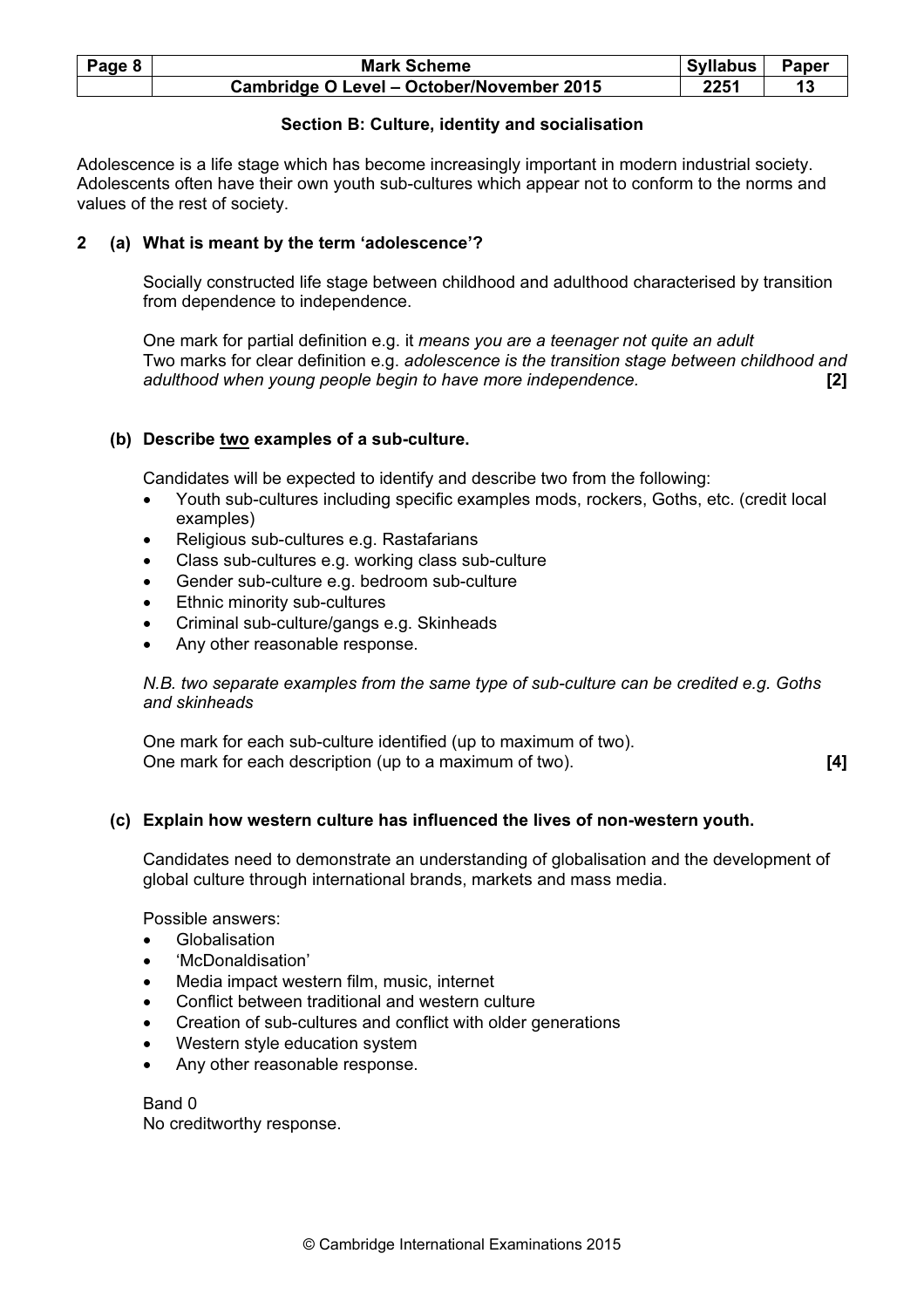| Page 9 | <b>Mark Scheme</b>                        | Syllabus | Paper |
|--------|-------------------------------------------|----------|-------|
|        | Cambridge O Level - October/November 2015 | 2251     |       |

# Band 1 (1–3)

 Answers in this band will show only a limited awareness of the concept of youth culture and global culture. Responses may be short and un/under developed. At the top of the band, there may be a tendency towards simplistic answers, engaging with sociological ideas without using sociological language. Alternatively, candidates may offer a wider range of weak points. Answers may be placed broadly within the concept of globalisation in general.

#### Band 2 (4–6)

 A clear and accurate explanation showing good sociological knowledge and understanding of the concept of youth culture and global culture which is supported by relevant examples. Sociological terms should be expected. At the top of the band candidates will use sociological terms and concepts, referring to a range of factors. Candidates will address the impact of western culture on non-western youth. [6]

#### (d) Explain why youth sub-cultures may reject the norms and values of the wider society.

 Candidates should show awareness of how sub-cultures develop and their impact on social change. Candidates should show understanding of norms and values, Issues of conformity and non-conformity, consensus and conflict.

Possible answers:

- Status frustration
- Rebellion
- Autonomy
- Non-conformity
- Lack of power
- Sense of belonging
- Self-esteem
- Other reasonable responses.

Band 0

No creditworthy response.

#### Band 1 (1–3)

 Answers in this band will show only a limited awareness of why youth may not share the same values as adults. There may be some discussion of youth sub-culture or norms and values but this may not be directed to the question. Responses may be short and undeveloped. Sociological terms and concepts are unlikely to be used. At the top of the band, candidates may offer more than one weak point.

#### Band 2 (4–6)

 Answers in this band will show basic sociological knowledge and understanding. At the bottom of the band, candidates are unlikely to use sociological terms and concepts accurately. Responses may be underdeveloped and lacking in range. Answers may focus on describing youth sub-culture or norms and values; this may include description of some the values of youth sub-cultures, without any attempt to explain why youth may hold different values to adults e.g. youth may place value risk taking as part of their culture. At the top of the band, candidates may be beginning to use sociological terms and concepts with greater accuracy. However, some aspects of the answer may only be partially developed.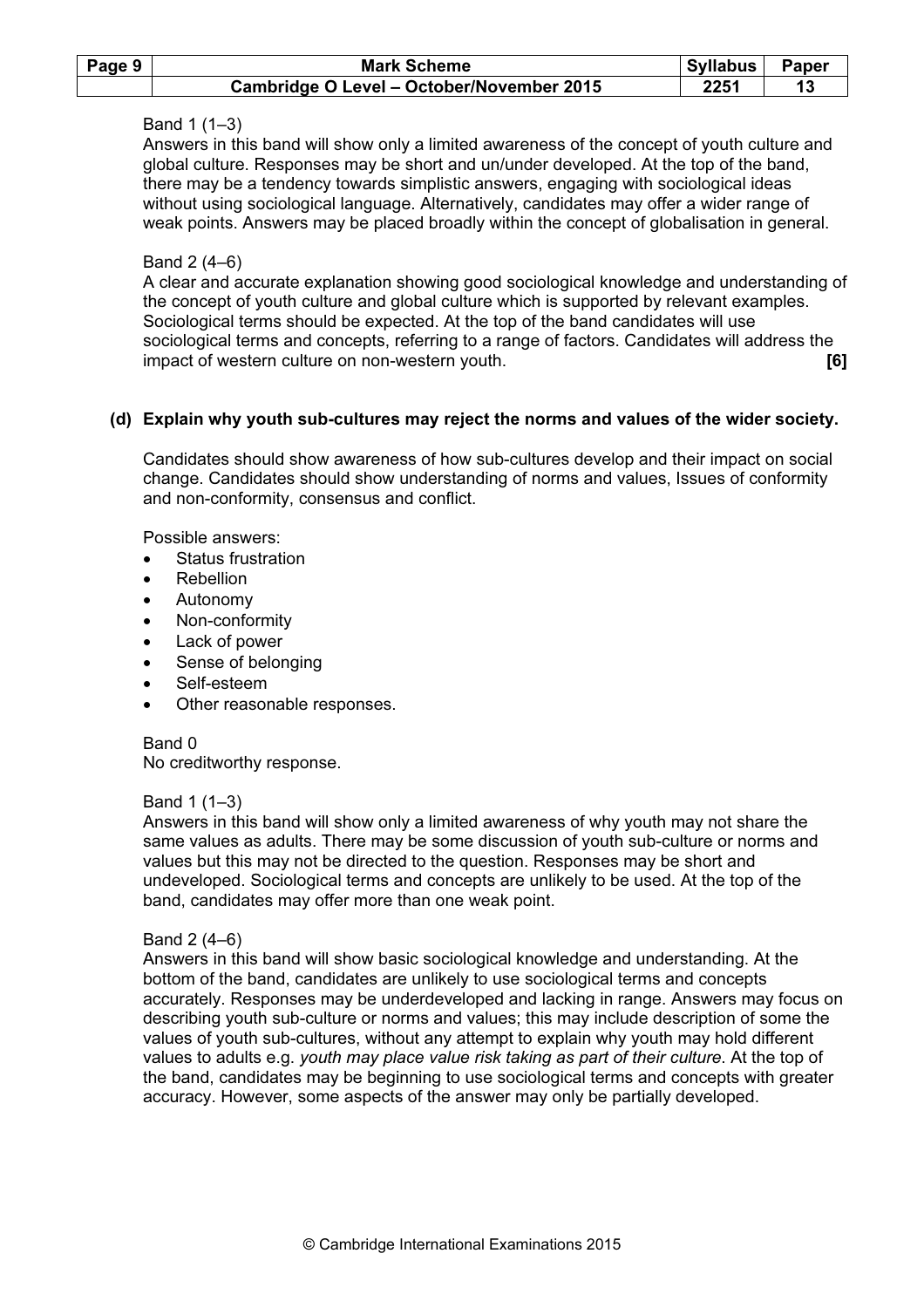| Page 10 | <b>Mark Scheme</b>                        | Syllabus | Paper |
|---------|-------------------------------------------|----------|-------|
|         | Cambridge O Level - October/November 2015 | 2251     |       |

# Band 3 (7–8)

 Answers in this band will show good sociological knowledge and understanding of why youth may challenge main stream values and will be well developed and explained. Sociological terms and concepts will be used accurately. Answers will be well focused on the question and there will be a range of reasons presented. At the top of the band explanations will be clear throughout. **[8] clear** throughout. **[8] clear** throughout. **[8] clear** throughout.

#### (e) To what extent is the peer group the most important agency of secondary socialisation?

 Candidates should show an awareness of the role of the peer group as an agency of secondary socialisation and its impact relative to other agencies like the media or increasingly the social media. Candidates will need to engage with discussion of other agencies of socialisation alongside discussion of the peer group. Candidates might usefully consider the extent to which media and social media may influence peer group behaviour. .

#### Possible answers

#### For

- Need to belong to group
- Need to conform
- Social pressure teasing, bullying, ostracism
- Other reasonable response

#### Against

Influence of:

- education
- **Media**
- **Religion**
- Work place
- Way of easing transition to being independent
- Other reasonable response

#### Band 0 No creditworthy response.

#### Band 1 (1–4)

 Answers in this band may be vague and largely based on common sense showing limited knowledge of secondary socialisation. Responses may be short, undeveloped and onesided. e.g. peer group is the most important agency of secondary socialisation because young people always want to be with their friends. At the bottom of the band, use of sociological terms or concepts is very unlikely. At the top of the band, candidates may understand what agency secondary socialisation means.

#### Band 2 (5–8)

 In this band candidates will show some basic knowledge of the process of secondary socialisation. Alternatively, they may offer an answer which is list-like in nature but there will be no real attempt to address the issues raised by the question. There may be limited use of sociological terms or concepts. Responses may be underdeveloped and lack range. Answers may be simplistic and two-sided responses are unlikely. At the top of the band, candidates may describe secondary socialisation in the peer group.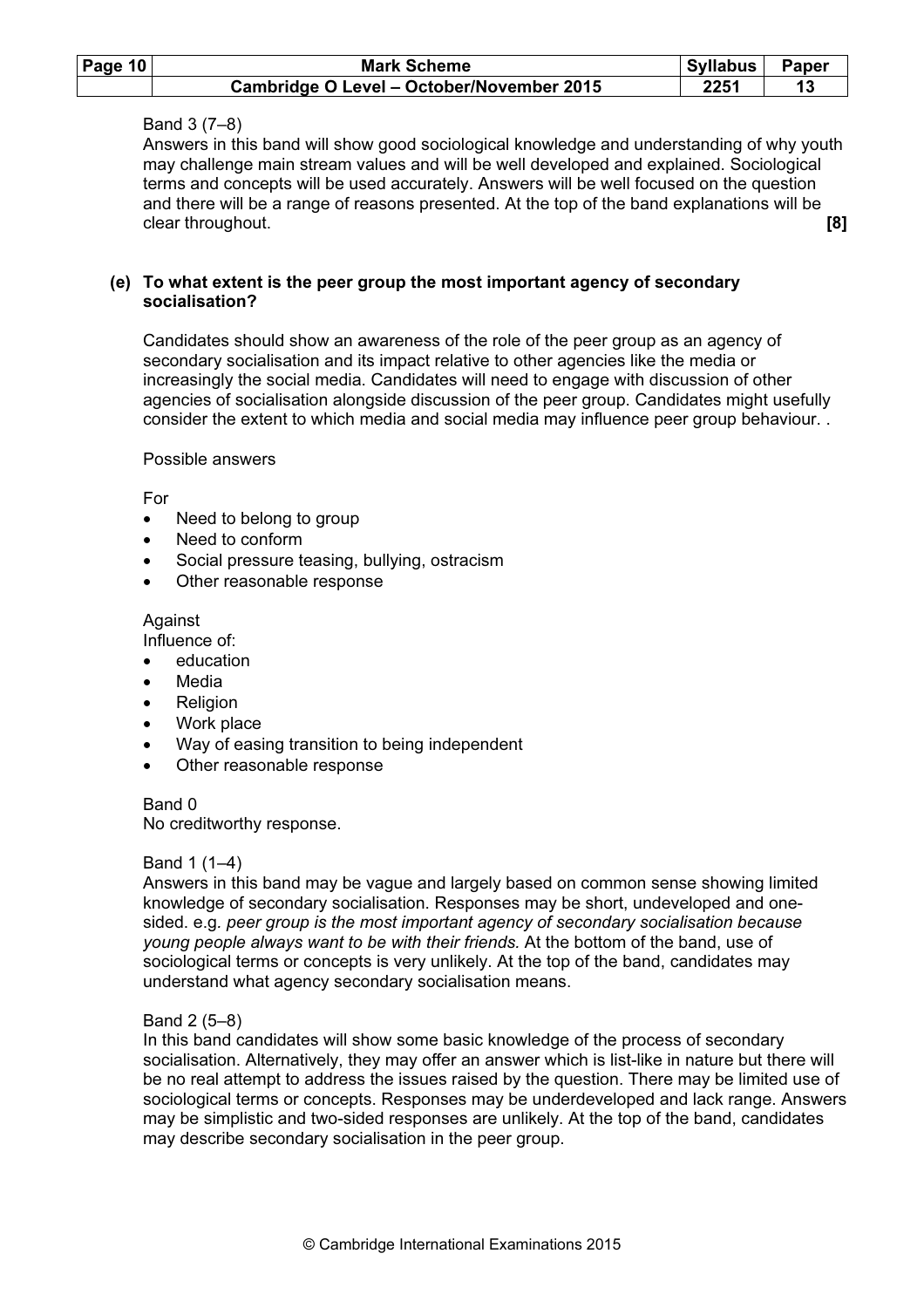| Page $11$ | <b>Mark Scheme</b>                        | Syllabus | Paper |
|-----------|-------------------------------------------|----------|-------|
|           | Cambridge O Level - October/November 2015 | 2251     |       |

#### A one-sided answer cannot score higher than 8 marks.

#### Band 3 (9–12)

 Answers in this band will show good sociological knowledge and understanding of the impact of the peer group as an agency of secondary socialisation. Sociological terms and concepts will be used with greater accuracy and/or frequency. For the most part, answers will be well developed, focused on the question and there will be a range of points presented. There will be a two-sided response but this may be unbalanced. At the bottom of the band, candidates may provide a narrower range of points. At the top of the band, expect a wider range of points and clear focus on the question, e.g. the peer group may become more important as young people research adolescence and enter a phase of rebellion against the values of their parents.

#### Band 4 (13–15)

 Answers in this band will show an excellent knowledge and understanding of the processes of secondary socialisation. There will be a strong grasp of the argument as well as accurate and frequent use of sociological terms and concepts. Answers will be well developed, clearly focused on the question and discuss a wide range of points. Responses will be two-sided and balanced. At the bottom of the band, some attempt at a conclusion will be made. At the top of the band, there will be a clear attempt to offer an assessment of the 'To what extent...?' part of the question through a focused conclusion, e.g. the peer group is an important agency of secondary socialisation but its influence may not be as important as the media or social media. **Example 2018 media** or social media or social media or social media or social media.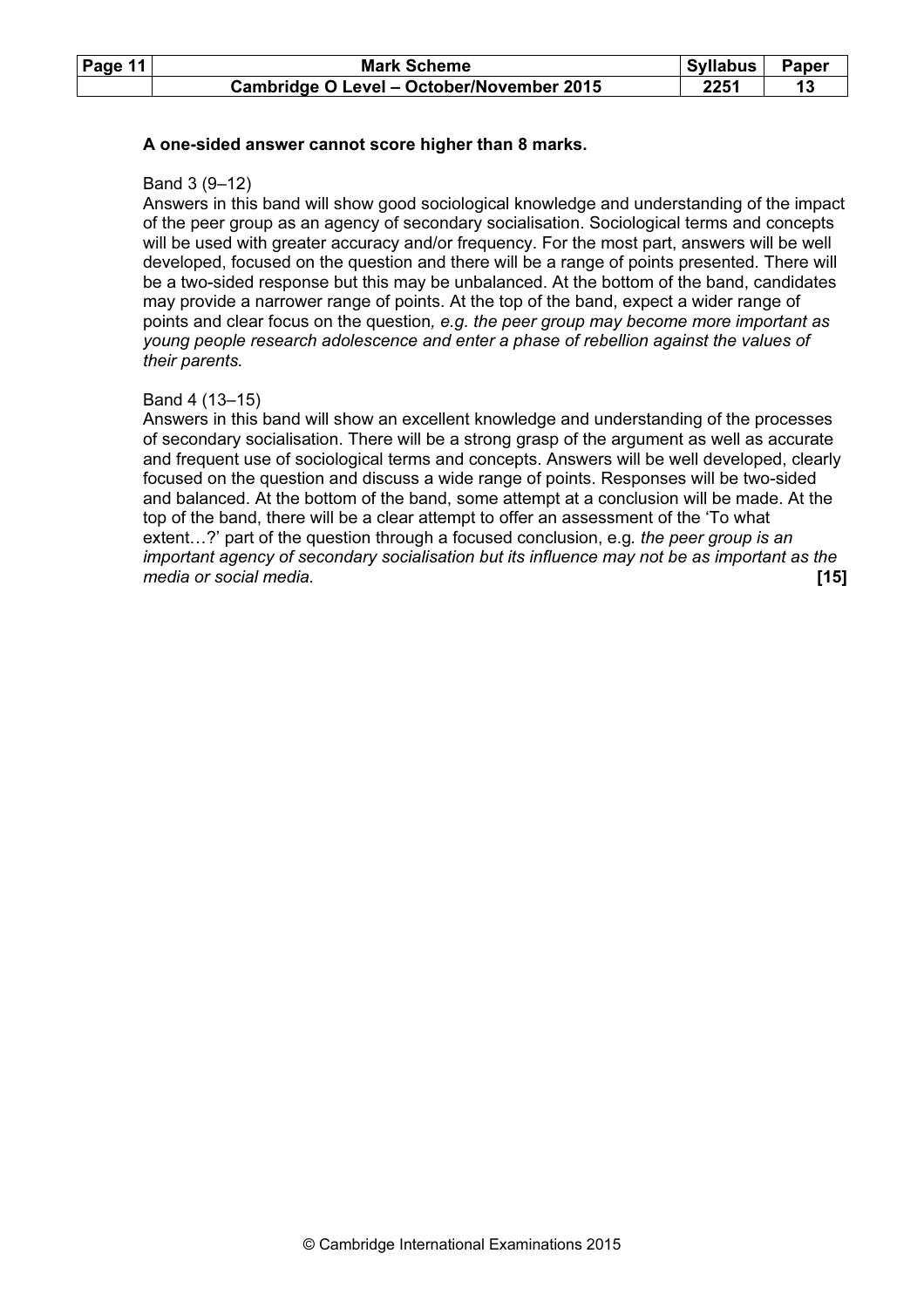| Page 12 | <b>Mark Scheme</b>                        | Syllabus | Paper |
|---------|-------------------------------------------|----------|-------|
|         | Cambridge O Level - October/November 2015 | 2251     |       |

# Section C: Social inequality

All societies have systems of social stratification. Social stratification can be based on age. In modern industrial society young people and the elderly can experience discrimination as a result of age. Often they have to rely on government welfare payments and they may find themselves in a poverty trap.

# 3 (a) What is meant by the term 'social stratification'?

 Classification of people into groups or hierarchies based on certain shared characteristics, e.g. wealth, gender, ethnicity, age, caste.

 One mark for partial definition e.g. what class people are in. Two marks for clear definition e.g. placing people into groups or hierarchies based on common characteristics like their market situation. [2]

# (b) Describe two examples of social stratification apart from age.

Candidates will be expected to identify and describe two from the following:

- Market situation
- Wealth
- **Hereditary**
- **Caste**
- **Slavery**
- Class
- Gender
- **Ethnicity**
- Other reasonable response.

 One mark for each agency identified (up to maximum of two). One mark for each description (up to a maximum of two). [4]

#### (c) Explain how government welfare payments may create a poverty trap.

 Candidates need to demonstrate an understanding of the term poverty trap. They also need to show an awareness of the idea that poverty is not always the fault of the poor and the reasons why it may be very difficult to escape poverty. They could` also usefully engage in the debate about dependency culture.

Possible answers:

- Welfare dependency
- Attitudes and beliefs of the poor that there is no point looking for work
- Belief that is no point gaining qualifications if you can benefit which is nearly as much as the wage you receive
- Level of minimum wage no higher than benefit not worth going out to work
- Childcare too expensive to go out to work
- Benefit levels too low to allow people to seek work or qualifications e.g. not being able to afford the bus fare to get to the job interview
- Benefits not high enough to take people out of poverty
- Any other reasonable response.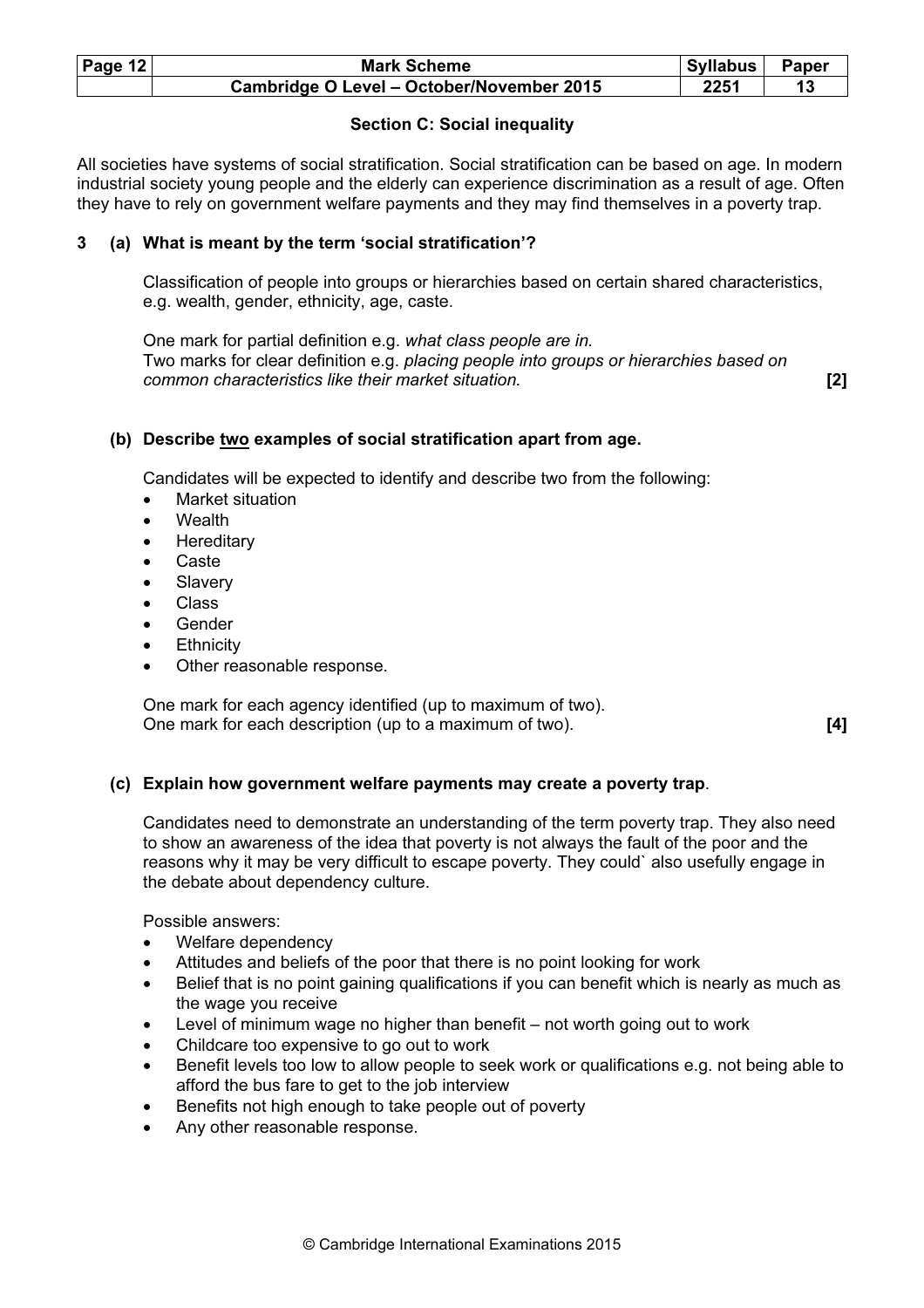| Page $13$ | <b>Mark Scheme</b>                        | Syllabus | Paper |
|-----------|-------------------------------------------|----------|-------|
|           | Cambridge O Level - October/November 2015 | 2251     |       |

#### Band 0

No creditworthy response.

#### Band 1 (1–3)

 Answers in this band will show only a limited awareness of the concept of the poverty trap or the role of the welfare state. Responses may be short and un/underdeveloped. At the top of the band, there may be a tendency towards simplistic answers, engaging with sociological ideas without using sociological language. Alternatively, candidates may offer a wider range of weak points. Answers may be placed broadly within the concept of poverty in general.

#### Band 2 (4–6)

 A clear and accurate explanation showing good sociological knowledge and understanding of the concept of a poverty trap which is supported by relevant examples. Sociological terms should be expected. At the top of the band candidates will use sociological terms and concepts, referring to a range of factors. Candidates will address the impact of Welfare States in relieving poverty. The states in relieving poverty.

# (d) Explain why young people may have lower status than other social groups.

 Candidates should show awareness that in some societies young people lack power, in the capitalism system this is due to their economic position or their dependency on others.

Possible answers:

- Youth are dependent on their parents
- Older people have more political power
- In tribal groups the elders have higher status because of their experience
- Media stereotypes young people and this stigmatises them with low status
- Laws may prevent them from having independence thus leading to low status
- Domestic roles may be allocated by age and the roles of the young may lack status
- ageism
- Religious rites and obligations may leave the young with low status until they have achieved certain rites of passage.
- As status is often linked to occupation youth lack status because they are either unemployed or under-employed
- High status linked to high income youth can have low incomes
- Other reasonable responses.

N.B. answers which take young people to mean children are acceptable.

#### Band 0

No creditworthy response.

Band 1 (1–3)

 Answers in this band will show only a limited awareness of factors that impact on the status of young. Responses may be short and undeveloped. Sociological terms and concepts are unlikely to be used. At the bottom of the band, expect one weak point. At the top of the band, candidates may offer more than one weak point.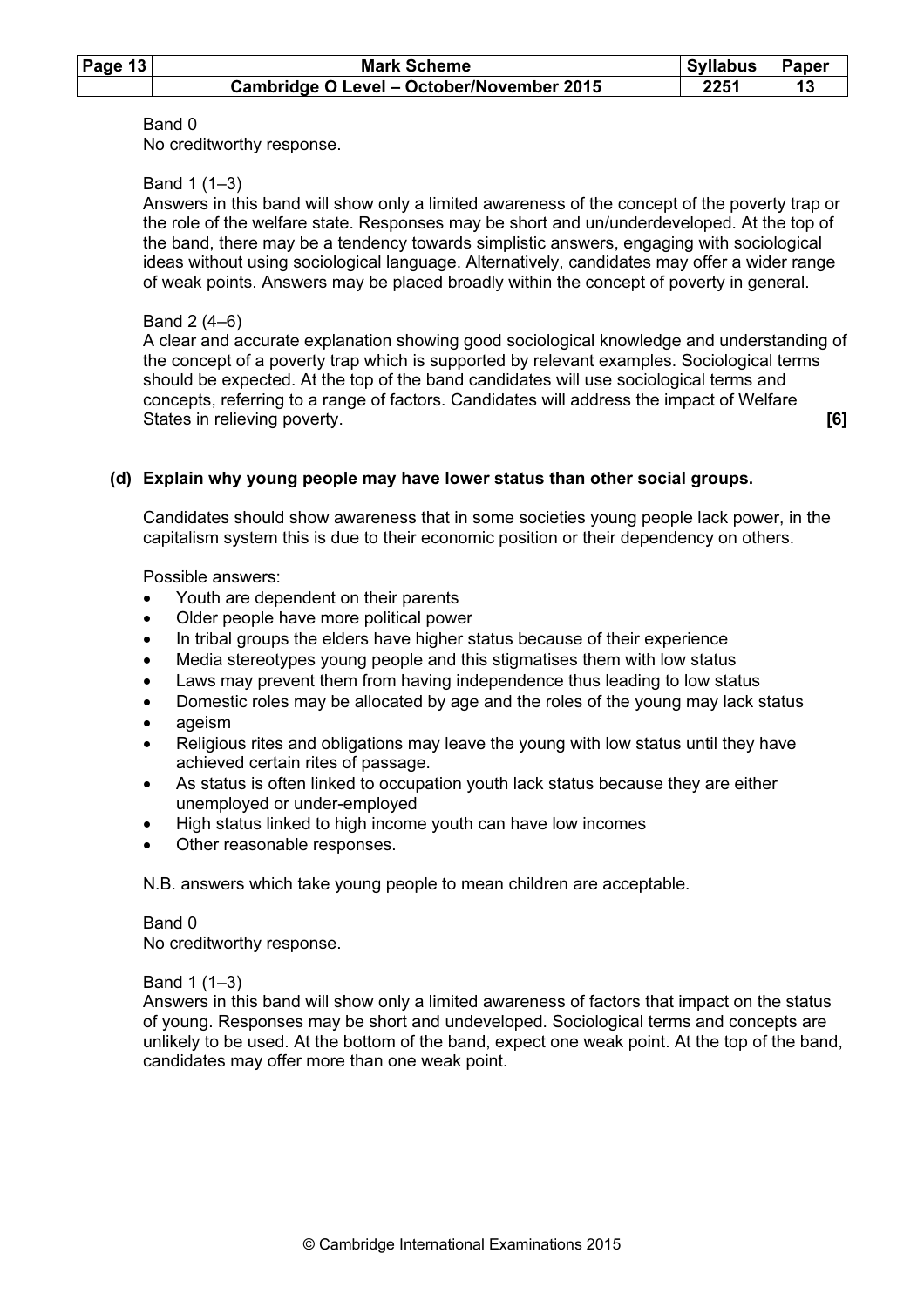| Page $14$ | <b>Mark Scheme</b>                        | Syllabus | Paper |
|-----------|-------------------------------------------|----------|-------|
|           | Cambridge O Level - October/November 2015 | 2251     |       |

# Band 2 (4–6)

 Answers in this band will show basic sociological knowledge and understanding. Responses may be underdeveloped and lacking in range. At the bottom of the band, candidates are unlikely to use sociological terms and concepts accurately e.g. when you are young you may have to rely on your parents and this may mean you don't have any independence. At the top of the band, candidates may be beginning to use sociological terms and concepts with greater accuracy. However, some aspects of the answer may only be partially developed.

# Band 3 (7–8)

 Answers in this band will show good sociological knowledge and understanding of why young people may have lower status. Sociological terms and concepts will be used accurately. Answers will be well focused on the question and there will be a range of reasons presented. At the top of the band explanations will be clear throughout. [8]

# (e) To what extent do the elderly suffer discrimination due to their age?

 Candidates should show an awareness of discrimination that is based on age but also that not all older people will experience discrimination. Discrimination may also be relative to other factors like, wealth, social class, gender etc., not just age.

Possible answers

For

- Ageism
- Lack of status especially in western societies
- Lack of economic power
- Negative media representation/stereotypes
- Status is linked to employment which is lots when a person retires
- Refusal of medical treatment on grounds of age
- Other reasonable responses.

# Against

- Political power in some societies is in the hands of the elderly
- Grey power: politicians need older people's votes this becomes more important with changing demographics and aging population in some
- Legislation to prevent age discrimination
- Traditional higher status linked to wisdom
- Security in old age due to good pensions and assets
- Some employers increasingly see a financial benefit in employing older workers
- Positive discrimination in favour of older workers
- Other factors like gender, ethnicity, social class may be more important
- More pressures groups are being formed for the elder demographic group
- Positive discrimination
- Other reasonable responses.

# Band 0

No creditworthy response.

# Band 1 (1–4)

 Answers in this band may be vague and largely based on common sense showing limited knowledge of the debate. Responses may be short, undeveloped and one-sided e.g. old people are discriminated against because they are forced out of their jobs when they get old. At the bottom of the band, use of sociological terms or concepts is very unlikely. At the top of